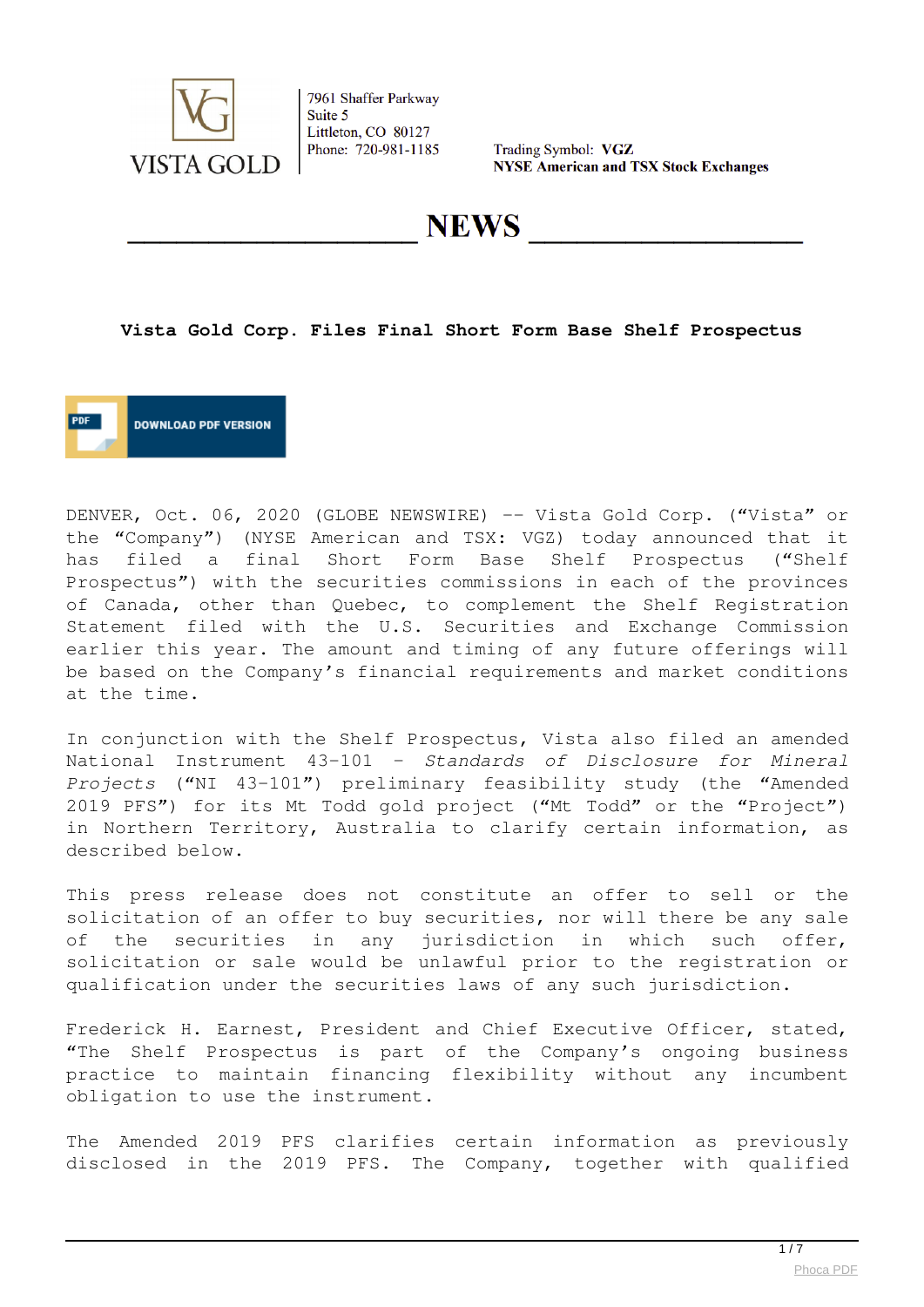

Trading Symbol: VGZ **NYSE American and TSX Stock Exchanges** 

# **NEWS**

# **Vista Gold Corp. Files Final Short Form Base Shelf Prospectus**

persons ("QPs"), have updated certain sections in the document filed on SEDAR on October 5, 2020. The changes between the 2019 PFS and the Amended 2019 PFS were made to meet several form requirements and provide additional clarity. There are no material differences between the 2019 PFS and the Amended 2019 PFS; however, the Company advises readers not to rely on the initial version of the technical report. Mineral reserve and mineral resource estimates, gold recoveries, designs or design parameters, capital and operating costs, financial results, production profiles and the recommendations and conclusions provided in the Amended 2019 PFS are materially unchanged."

The following items address specific changes in the Amended 2019 PFS:

- Changes to the title page to include each QPs professional designation to comply with form requirements
- Additions to Section 2 Introduction to include steps taken by QPs to independently verify information to comply with form requirements
- Clarification of QP disclaimers and additions to Section 3 Reliance on Other Experts to comply with form requirements
- Additions to Section 9 Exploration and Section 10 Drilling to comply with form requirements
- Removal of disclosure for an alternate development scenario for a 33,000 tpd project
- Clarification of credentials in certificates for specific QPs
- Certain other minor changes to comply with form requirements

There are no changes to the following key items in the Amended 2019 PFS:

- Reported measured, indicated, and inferred mineral resources for the Batman deposit and the Heap Leach pad. There was a slight increase in the measured, indicated and inferred resources for the Quigleys deposit that was deemed nonmaterial by the QP.
- Reported design parameters for the open pit mine plans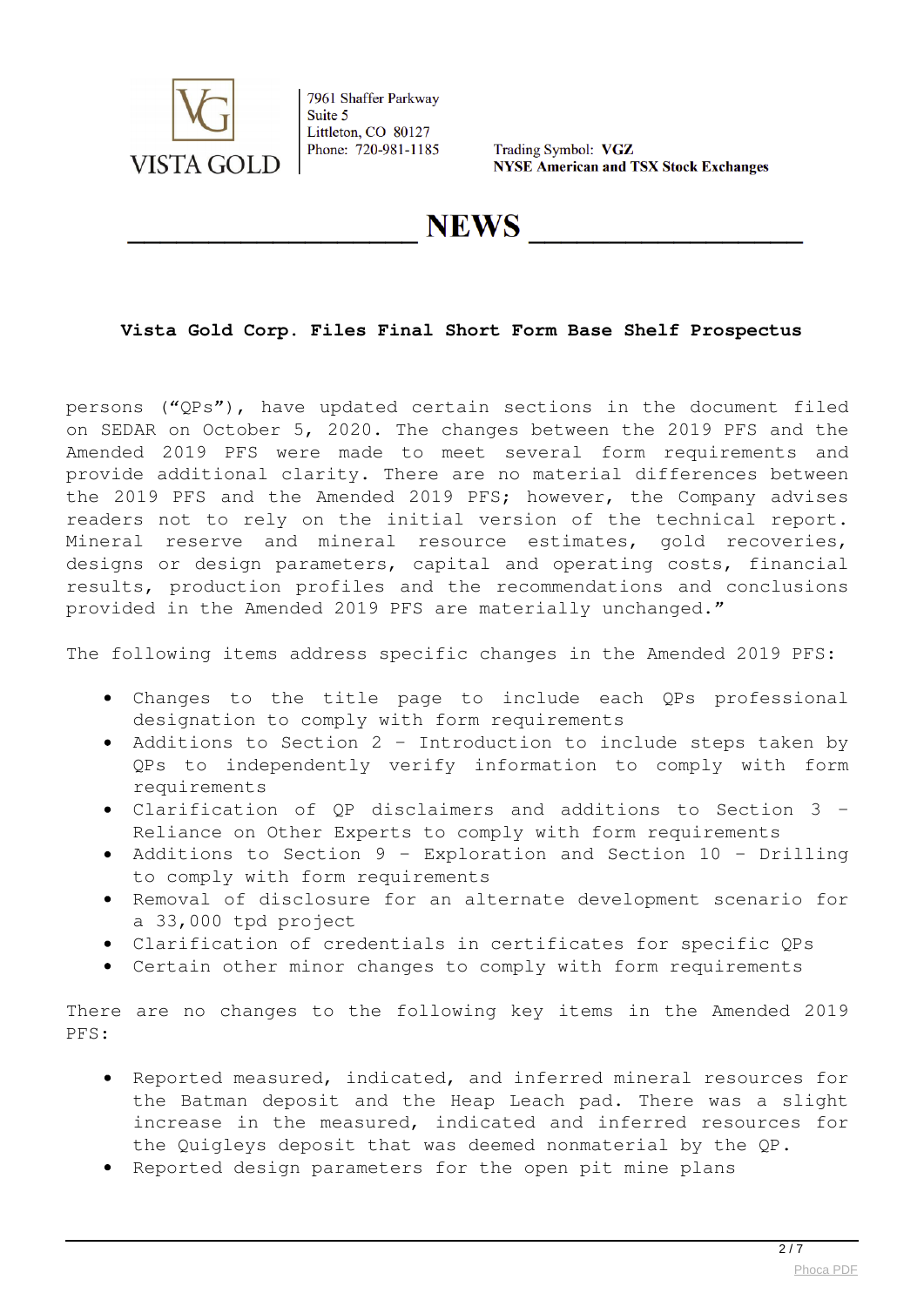

Trading Symbol: VGZ **NYSE American and TSX Stock Exchanges** 

**NEWS** 

### **Vista Gold Corp. Files Final Short Form Base Shelf Prospectus**

- Reported proven and probable mineral reserves
- Reported design parameters for the process plant or process flow sheet
- Reported metallurgical recoveries and associated supporting test work
- Reported capital and operating costs
- Reported design parameters for the tailings dams and waste rock dump
- Reported design parameters and associated costs for the reclamation plan
- Reported financial results from the cash flow analysis, rates of return, and schedules

The Mt Todd independent benchmarking study dated February 20, 2020 ("Study") utilized data from the 2019 PFS. As a result of no material physical or financial changes as described above, the Company believes the Study remains current and is applicable to the Amended 2019 PFS.

This information is intended to assist stakeholders and other readers of the Amended 2019 PFS in their understanding of the Mt Todd Project and in forming judgements regarding the quality of the data collected, reported, and used in the Amended 2019 PFS.

For further information on the results of the Amended 2019 PFS and the Project, see the technical report entitled "NI 43-101 Technical Report Mt Todd Gold Project 50,000 tpd Preliminary Feasibility Study Northern Territory, Australia," with an effective date of September 10, 2019, an issue date of October 7, 2019, and as amended September 22, 2020, which is available on SEDAR at www.sedar.com, EDGAR at www.sec.gov, as well as on Vista's website under "*Mt Todd – Technical Reports.*"

John Rozelle, Vista's Senior Vice President, a Qualified Person as defined by NI 43-101, has approved the information in this press release.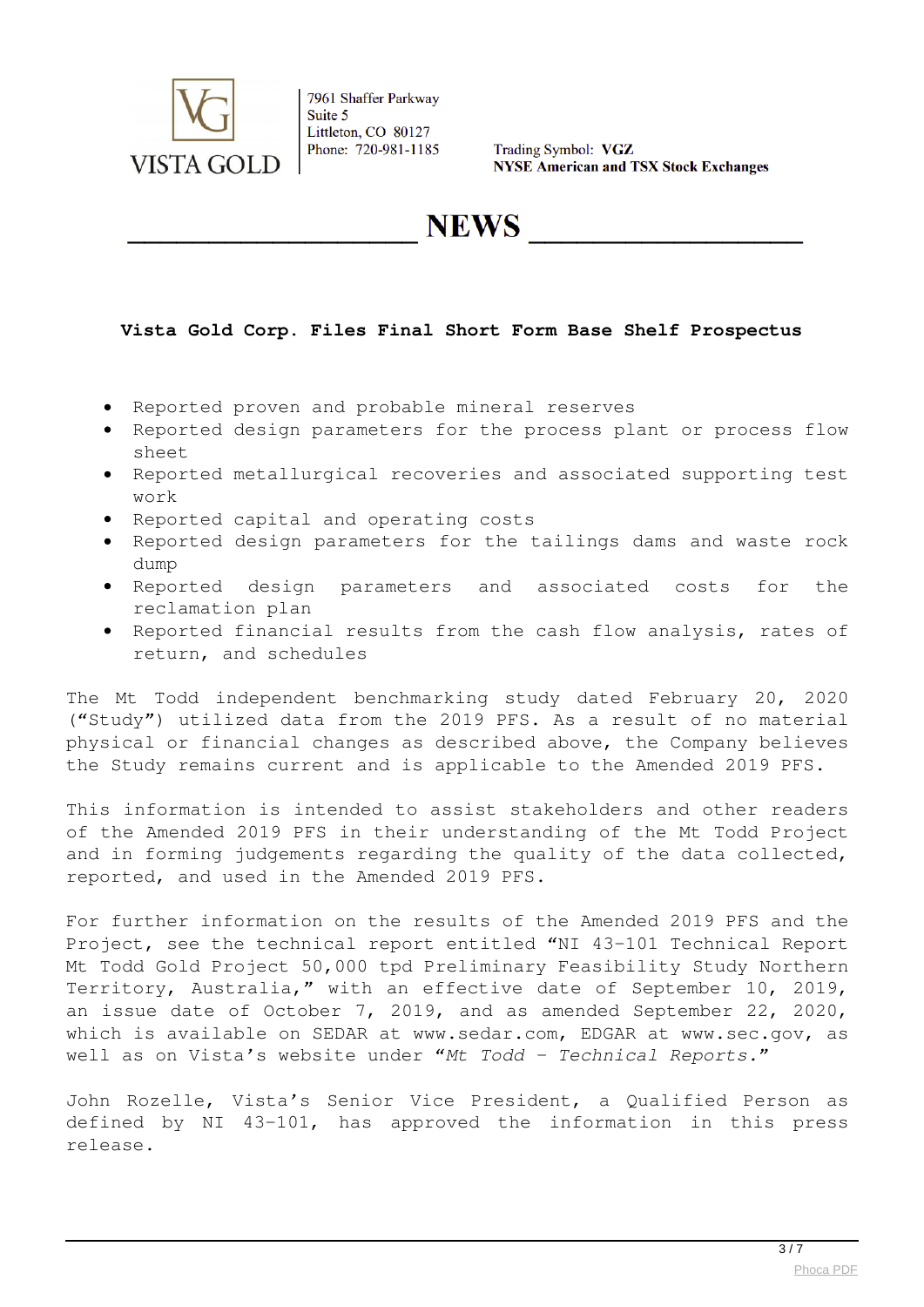

Trading Symbol: VGZ **NYSE American and TSX Stock Exchanges** 

**NEWS** 

### **Vista Gold Corp. Files Final Short Form Base Shelf Prospectus**

#### **About Vista Gold Corp.**

The Company is a gold project developer. The Company's flagship asset is the Mt Todd gold project in Northern Territory, Australia.

For further information about Vista or the Mt Todd Gold Project, please contact Pamela Solly, Vice President of Investor Relations, at (720) 981-1185 or visit the Company's website at www.vistagold.com to access important information, including technical studies and mineral resource estimates.

#### **Forward Looking Statements**

This press release contains forward-looking statements within the meaning of the U.S. Securities Act of 1933, as amended, and U.S. Securities Exchange Act of 1934, as amended, and forward-looking information within the meaning of Canadian securities laws. All statements, other than statements of historical facts, included in this press release that address activities, events or developments that Vista expects or anticipates will or may occur in the future, including such things as, discussion related to the Company's plans for any future offerings and other such matters are forward-looking statements and forward-looking information. The material factors and assumptions used to develop the forward-looking statements and forwardlooking information contained in this press release include the following: general economic and business conditions; the accuracy of the results of the PFS, mineral resource and reserve estimates, and exploration and assay results; the terms and conditions of our agreements with contractors and our approved business plan; the anticipated timing and completion of a feasibility study on the Project; the anticipated receipt of required permits; no change in laws that materially impact mining development or operations of a mining business; the potential occurrence and timing of a production decision; the anticipated gold production at the Project; the life of any mine at the Project; and all economic projections relating to the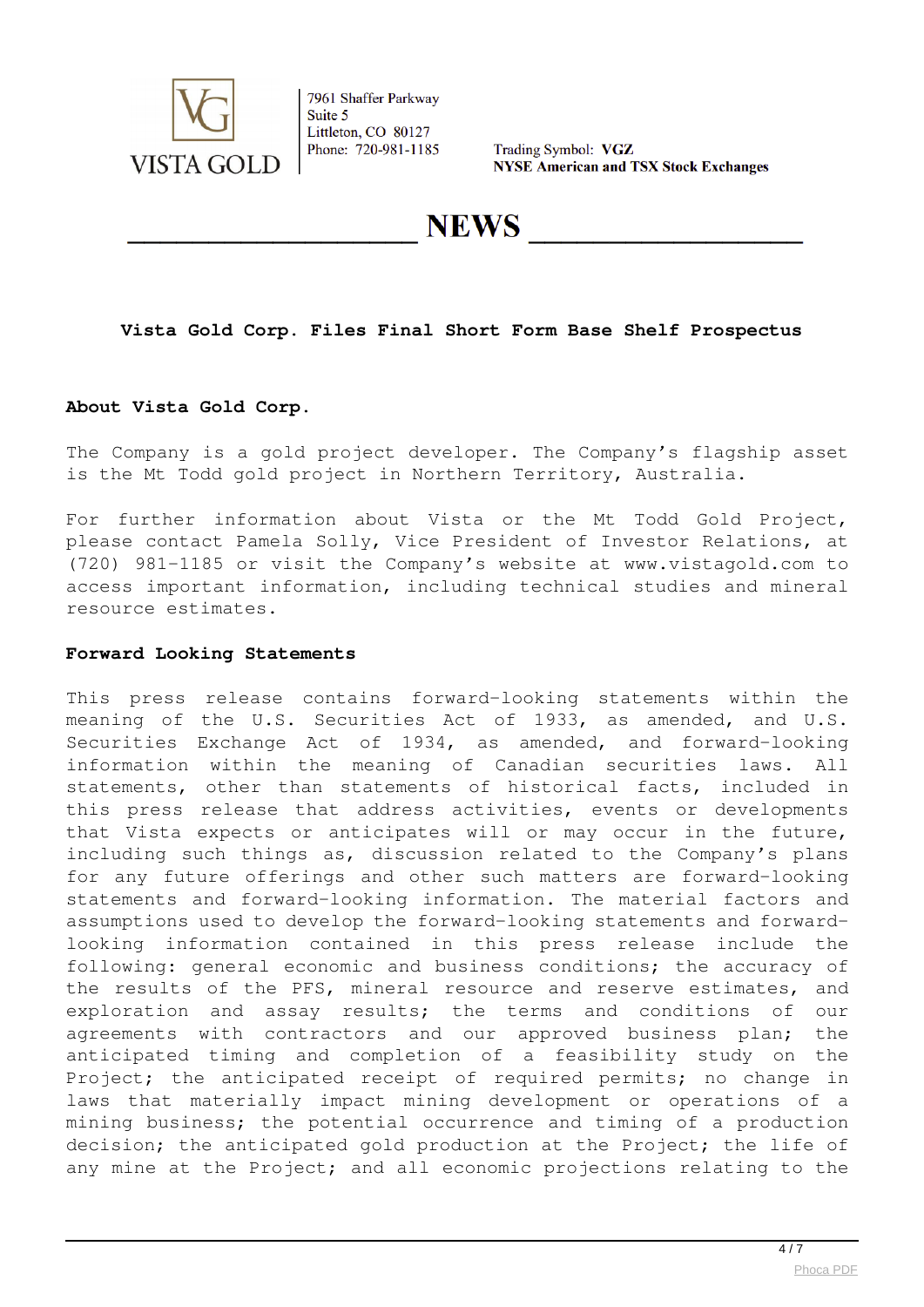

Trading Symbol: VGZ **NYSE American and TSX Stock Exchanges** 

# **NEWS**

### **Vista Gold Corp. Files Final Short Form Base Shelf Prospectus**

Project, including estimated cash cost,  $NPV_{5*}$ , IRR, and initial capital requirements. When used in this press release, the words "optimistic," "potential," "indicate," "expect," "intend," "plans," "hopes," "believe," "may," "will," "if," "anticipate," and similar expressions are intended to identify forward-looking statements and forwardlooking information. These statements involve known and unknown risks, uncertainties and other factors which may cause the actual results, performance or achievements of Vista to be materially different from any future results, performance or achievements expressed or implied by such statements. Such factors include, among others, uncertainty of mineral resource estimates, estimates of results based on such mineral resource estimates; risks relating to cost increases for capital and operating costs; risks related to the timing and the ability to obtain the necessary permits, risks of shortages and fluctuating costs of equipment or supplies; risks relating to fluctuations in the price of gold; the inherently hazardous nature of mining-related activities; potential effects on Vista's operations of environmental regulations in the countries in which it operates; risks due to legal proceedings; risks relating to political and economic instability in certain countries in which it operates; as well as those factors discussed under the headings "Note Regarding Forward-Looking Statements" and "Risk Factors" in Vista's Annual Report Form 10-K as filed in February 26, 2020 and other documents filed with the U.S. Securities and Exchange Commission and Canadian securities regulatory authorities. Although Vista has attempted to identify important factors that could cause actual results to differ materially from those described in forward-looking statements and forward-looking information, there may be other factors that cause results not to be as anticipated, estimated or intended. Except as required by law, Vista assumes no obligation to publicly update any forward-looking statements or forward-looking information; whether as a result of new information, future events or otherwise.

**Cautionary Note to United States Investors**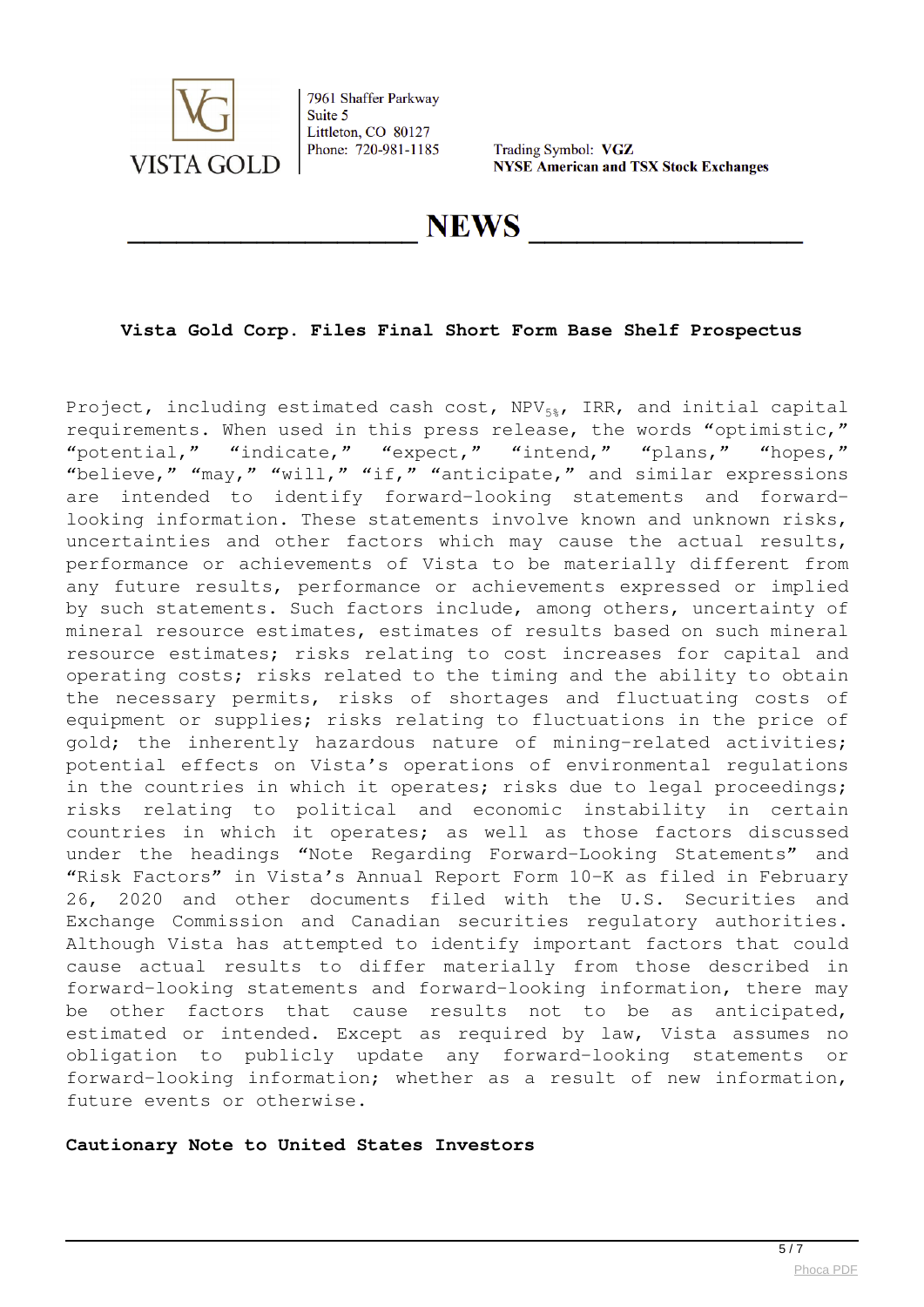

Trading Symbol: VGZ **NYSE American and TSX Stock Exchanges** 

# **NEWS**

# **Vista Gold Corp. Files Final Short Form Base Shelf Prospectus**

The United States Securities and Exchange Commission ("SEC") limits disclosure for U.S. reporting purposes to mineral deposits that a company can economically and legally extract or produce. This press release and the Amended 2019 PFS use the terms "Proven reserves" and "Probable reserves". Reserve estimates in the Amended 2019 PFS are made pursuant to NI 43-101 standards in Canada and do not represent reserves under the standards of the SEC's Industry Guide 7 and may not constitute reserves under the SEC's newly adopted disclosure rules to modernize mineral property disclosure requirements, which became effective February 25, 2019 and will be applicable to the Company in its annual report for the fiscal year ending December 31, 2021. Under the currently applicable SEC Industry Guide 7 standards, a "final" or "bankable" feasibility study is required to report reserves, the threeyear historical average price is used in any reserve or cash flow analysis to designate reserves and all necessary permits and government approvals must be filed with the appropriate governmental authority. Additionally, this press release and the Amended 2019 PFS use the terms "measured resources", "indicated resources", and "inferred resources". We advise U.S. investors that while these terms are Canadian mining terms as defined in accordance with NI 43-101, such terms are not recognized under SEC Industry Guide 7 and normally are not permitted to be used in reports and registration statements filed with the SEC. Mineral resources described in the Amended 2019 PFS have a great amount of uncertainty as to their economic and legal feasibility. The SEC normally only permits issuers to report mineralization that does not constitute SEC Industry Guide 7 compliant "reserves" as in-place tonnage and grade, without reference to unit measures. The term "contained gold ounces" used in the Amended 2019 PFS is not permitted under the rules of the SEC. "Inferred resources" have a great amount of uncertainty as to their existence, and great uncertainty as to their economic and legal feasibility. It cannot be assumed that any or all part of an inferred resource will ever be upgraded to a higher category. **U.S. Investors are cautioned not to assume that any part or all of mineral deposits in these categories will ever be converted into SEC Industry Guide 7 reserves.**

 $6/7$